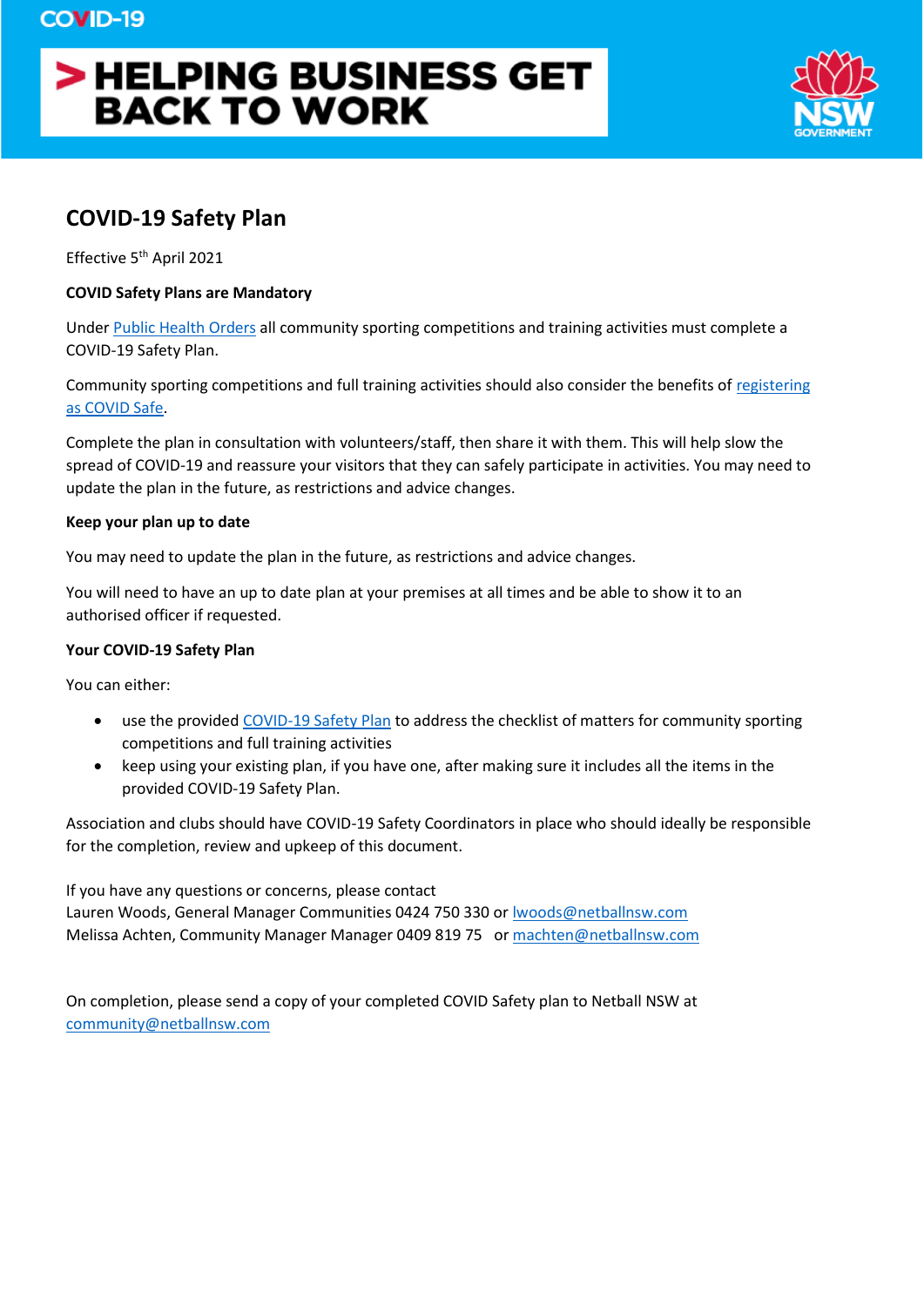

| <b>ORGANISATION DETAILS</b>  |                                                                                                     |
|------------------------------|-----------------------------------------------------------------------------------------------------|
| <b>Organisation name:</b>    | MANLY WARRINGAH NETBALL                                                                             |
| <b>Organisation Location</b> | John Fisher Park Abbott Road North Curl Curl                                                        |
| Plan completed by:           | Colette Longley<br>E mwnapresident@bigpond.com<br>M: 0436488295                                     |
| In alignment with:           | The 2021 Netball Guidelines developed by Netball NSW & NSW Public Health Orders<br>- Outdoor events |

## **REQUIREMENTS FOR ORGANISATIONS**

Requirements for your organisation and the actions you will put in place to keep your participants, volunteers and workers safe.

| <b>WELLBEING OF STAFF AND VISITORS</b>                                                                                                                                                                      |                                                                                                                                                                                                                                                                                                                                                                                                                                                                                                                                                                                                                                                                                                                                                                                            |
|-------------------------------------------------------------------------------------------------------------------------------------------------------------------------------------------------------------|--------------------------------------------------------------------------------------------------------------------------------------------------------------------------------------------------------------------------------------------------------------------------------------------------------------------------------------------------------------------------------------------------------------------------------------------------------------------------------------------------------------------------------------------------------------------------------------------------------------------------------------------------------------------------------------------------------------------------------------------------------------------------------------------|
| Exclude staff, volunteers, parents/carers<br>and participants who are unwell:                                                                                                                               | Before participating in any netball activity, we have advised all<br>players, team officials, parents/carers and other Association/club<br>members they must not attend training or matches, if in the past 14<br>days if they have:<br>been unwell or had any flu-like symptoms, or<br>been in contact with a known or suspected case of COVID-19,<br>$\bullet$<br>or<br>any sudden loss of smell or loss of taste, or<br>are at a high risk from a health perspective, including the<br>$\bullet$<br>elderly and those with pre-existing medical heath conditions.<br>We have advised that they should check the NSW Government<br>website for advice regarding the full list of symptoms associated<br>with COVID-19 infection:<br>https://www.nsw.gov.au/covid-19/symptoms-and-testing |
| <b>Provide staff and volunteers with</b><br>information and training on COVID-19<br>including when to get tested, physical<br>distancing, wearing a mask and cleaning,<br>and how to manage a sick visitor: | Ensure, as far as reasonably practicable, all identified COVID 19 Safety<br>Coordinators (at minimum) and volunteers be provided information<br>and training on COVID 19, including on when to get tested, physical<br>distancing, wearing masks and cleaning. The COVID-19 Infection<br>Control Training resource is listed below<br>https://covid-19training.gov.au/login<br>We have worked with Netball NSW to promote and encourage the<br>use of the following resources and websites in order to obtain<br>accurate information:                                                                                                                                                                                                                                                     |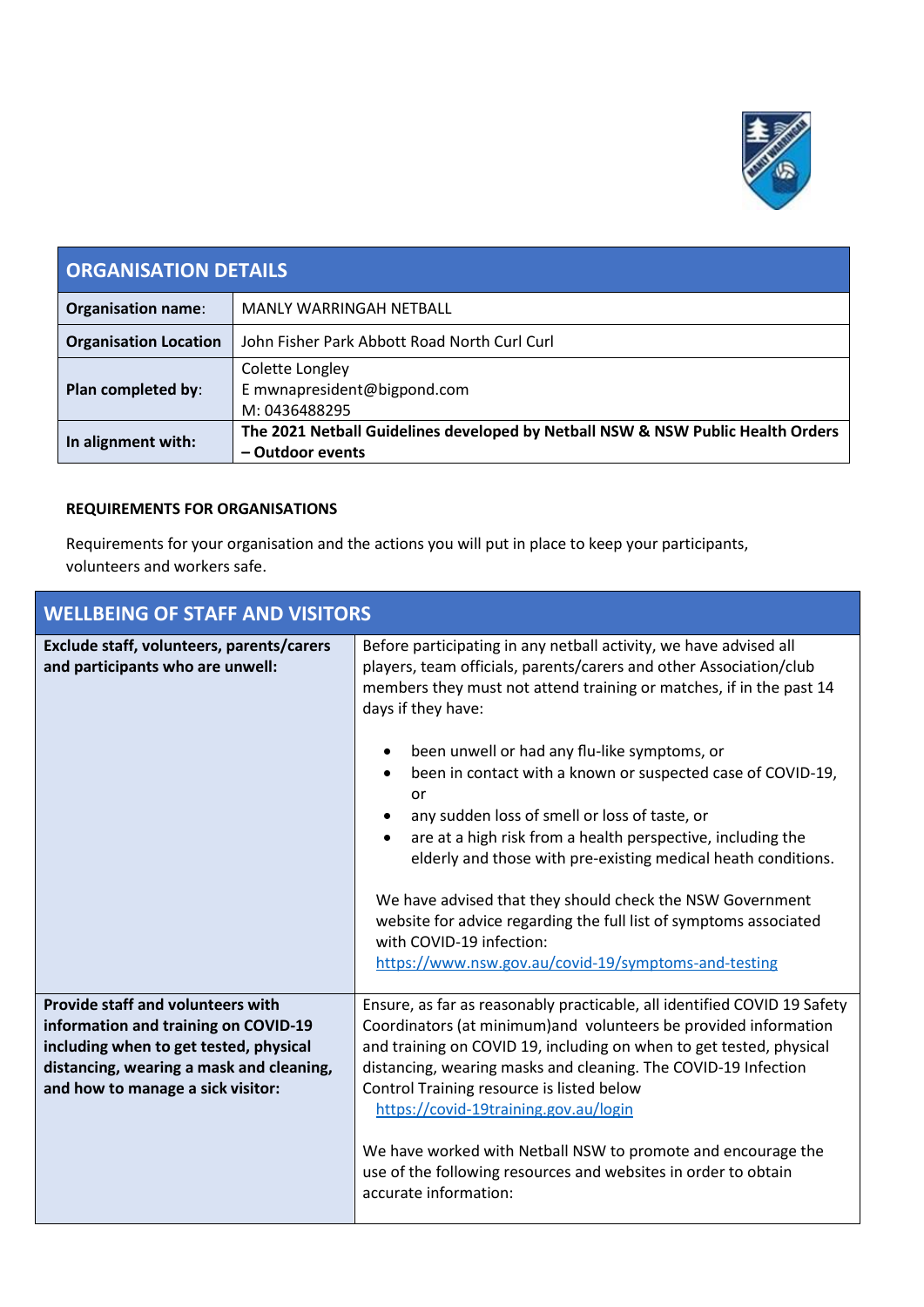|                                              | Australian Government Department of Health:<br>$\bullet$                                                                            |
|----------------------------------------------|-------------------------------------------------------------------------------------------------------------------------------------|
|                                              | https://www.health.gov.au/news/health-alerts/novel-                                                                                 |
|                                              | coronavirus-2019-ncov-health-alert                                                                                                  |
|                                              | NSW Government Department of Health:                                                                                                |
|                                              | https://www.health.nsw.gov.au/Infectious/covid-                                                                                     |
|                                              | 19/Pages/default.aspx                                                                                                               |
|                                              | World Health Organisation: https://www.who.int/                                                                                     |
|                                              | Australian Institute of Sport: https://ais.gov.au/health-                                                                           |
|                                              | wellbeing/covid-19                                                                                                                  |
|                                              | Sport Australia: https://www.sportaus.gov.au/<br>$\bullet$                                                                          |
|                                              | NSW Office of Sport: https://www.sport.nsw.gov.au/novel-                                                                            |
|                                              | coronavirus-covid-19                                                                                                                |
|                                              | Netball NSW COVID-19 Toolkit:                                                                                                       |
|                                              | https://nsw.netball.com.au/covid-19-toolkit                                                                                         |
|                                              |                                                                                                                                     |
|                                              | Similarly, we have promoted the range of COVID-19 'campaign                                                                         |
|                                              | resources' produced by the Federal Government, including posters                                                                    |
|                                              | outlining hygiene practices (e.g. promoting thorough hand washing)                                                                  |
|                                              | found at:                                                                                                                           |
|                                              | https://www.health.gov.au/resources/collections/coronavirus-                                                                        |
|                                              | covid-19-campaign-resources                                                                                                         |
|                                              |                                                                                                                                     |
|                                              |                                                                                                                                     |
| Make staff aware of their leave              | Whilst our Association/club's workforce are volunteers, we have                                                                     |
| entitlements if they are sick or required to | made them aware of the above-mentioned symptoms and stipulated                                                                      |
| self-isolate.                                | that they should stay away from the association/club and self-isolate                                                               |
|                                              | in the event that they experience any symptoms.                                                                                     |
| Display conditions of entry (website,        | We will display posters, distribute and "share" information about                                                                   |
| social media, venue entry):                  | COVID-19 across our digital channels and at appropriate locations                                                                   |
|                                              | around our Association/club house and venue.                                                                                        |
|                                              |                                                                                                                                     |
|                                              | Where appropriate, we will identify and address potential language,                                                                 |
|                                              | cultural and disability barriers associated with communicating COVID-<br>19 information to players, members and other stakeholders. |
|                                              |                                                                                                                                     |
|                                              | In conjunction with our state governing body, Netball NSW, we have                                                                  |
|                                              | developed and promoted amongst our members and stakeholders, a                                                                      |
|                                              | range of resources on COVID-19. These can be downloaded here.                                                                       |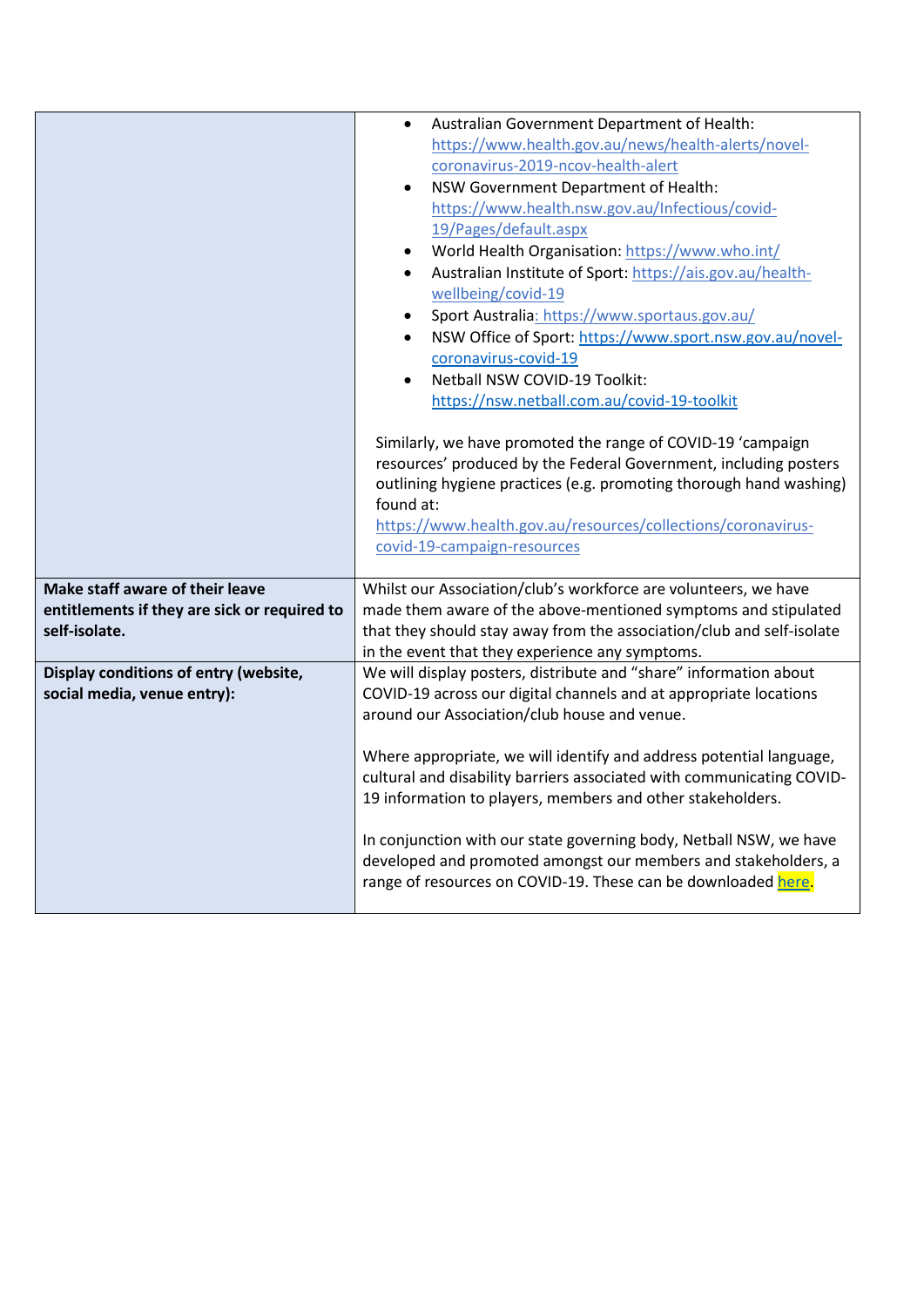| If hiring the facility, consult with the<br>owners/operators to address these<br>requirements to understand what<br>measures may already be in place:                                                                                                                                                                                                                                                                                                                                                                                                                    | We have to date, and will continue to liaise and work with our venue<br>owners - e.g. Northern Beaches council, schools (public/private), or<br>private owners to comply with any specific requirements they may<br>have.<br>We have determined physical distancing protocols to be used within<br>shared facility spaces (e.g. canteen, BBQ, change rooms, toilets,<br>spectator viewing areas, entrance foyers, corridors and club<br>house/rooms), and where appropriate, have clearly marked with tape<br>and/or signage. |
|--------------------------------------------------------------------------------------------------------------------------------------------------------------------------------------------------------------------------------------------------------------------------------------------------------------------------------------------------------------------------------------------------------------------------------------------------------------------------------------------------------------------------------------------------------------------------|-------------------------------------------------------------------------------------------------------------------------------------------------------------------------------------------------------------------------------------------------------------------------------------------------------------------------------------------------------------------------------------------------------------------------------------------------------------------------------------------------------------------------------|
|                                                                                                                                                                                                                                                                                                                                                                                                                                                                                                                                                                          | We have and will continue to encourage individuals to be respectful of<br>shared space, minimise time spent in these areas and observe physical<br>distancing measures.                                                                                                                                                                                                                                                                                                                                                       |
|                                                                                                                                                                                                                                                                                                                                                                                                                                                                                                                                                                          | In conducting our canteen operations, we commit to implementing<br>hygiene and social distancing measures including:                                                                                                                                                                                                                                                                                                                                                                                                          |
|                                                                                                                                                                                                                                                                                                                                                                                                                                                                                                                                                                          | marking social distancing for queues and for canteen<br>$\bullet$<br>volunteers;<br>having hand sanitiser at point of sale;<br>$\bullet$<br>regularly wipe down counters with detergent/disinfectant;<br>$\bullet$<br>providing gloves for canteen volunteers; and<br>$\bullet$<br>displaying hand washing directions above sinks                                                                                                                                                                                             |
| Other types of venues or facilities within<br>the premises must complete COVID-19<br>Safety Plans where applicable. If contact<br>details are captured electronically upon<br>entry to the main premises on the<br>relevant day, additional collection of<br>contact details via electronic methods my<br>not be required if there is no other public<br>access to the sub-premises. However<br>additional contact details and time of<br>entry must be captured where these sub-<br>premises are indoor gyms, nightclubs,<br>dine-in hospitality venues, pubs and bars. | Not applicable                                                                                                                                                                                                                                                                                                                                                                                                                                                                                                                |

| <b>PHYSICAL DISTANCING</b>                                                                                                                                                       |                                                                                                                                                                                                                                                                                                                                                                                                                                                                                                                                                             |
|----------------------------------------------------------------------------------------------------------------------------------------------------------------------------------|-------------------------------------------------------------------------------------------------------------------------------------------------------------------------------------------------------------------------------------------------------------------------------------------------------------------------------------------------------------------------------------------------------------------------------------------------------------------------------------------------------------------------------------------------------------|
| Ensure the number of people in a facility<br>does not exceed one person per 2 square<br>metres of publicly accessible space<br>(excluding staff) to a maximum of 5000<br>people. | The current Public Health Order directs the organiser of a community<br>an outdoor even (sporting activity) must ensure that the capacity for a<br>non-controlled outdoor event must not exceed the lesser of 1 person<br>per 2 square metres of space of the grounds in which the activity is<br>conducted, or 5,000 persons.<br>Participants include the following<br>a) A person engaged in the sporting activity<br>An official involved in the conduct or organization of the<br>b)<br>sporting activity<br>A spectator of the sporting activity<br>C) |
|                                                                                                                                                                                  |                                                                                                                                                                                                                                                                                                                                                                                                                                                                                                                                                             |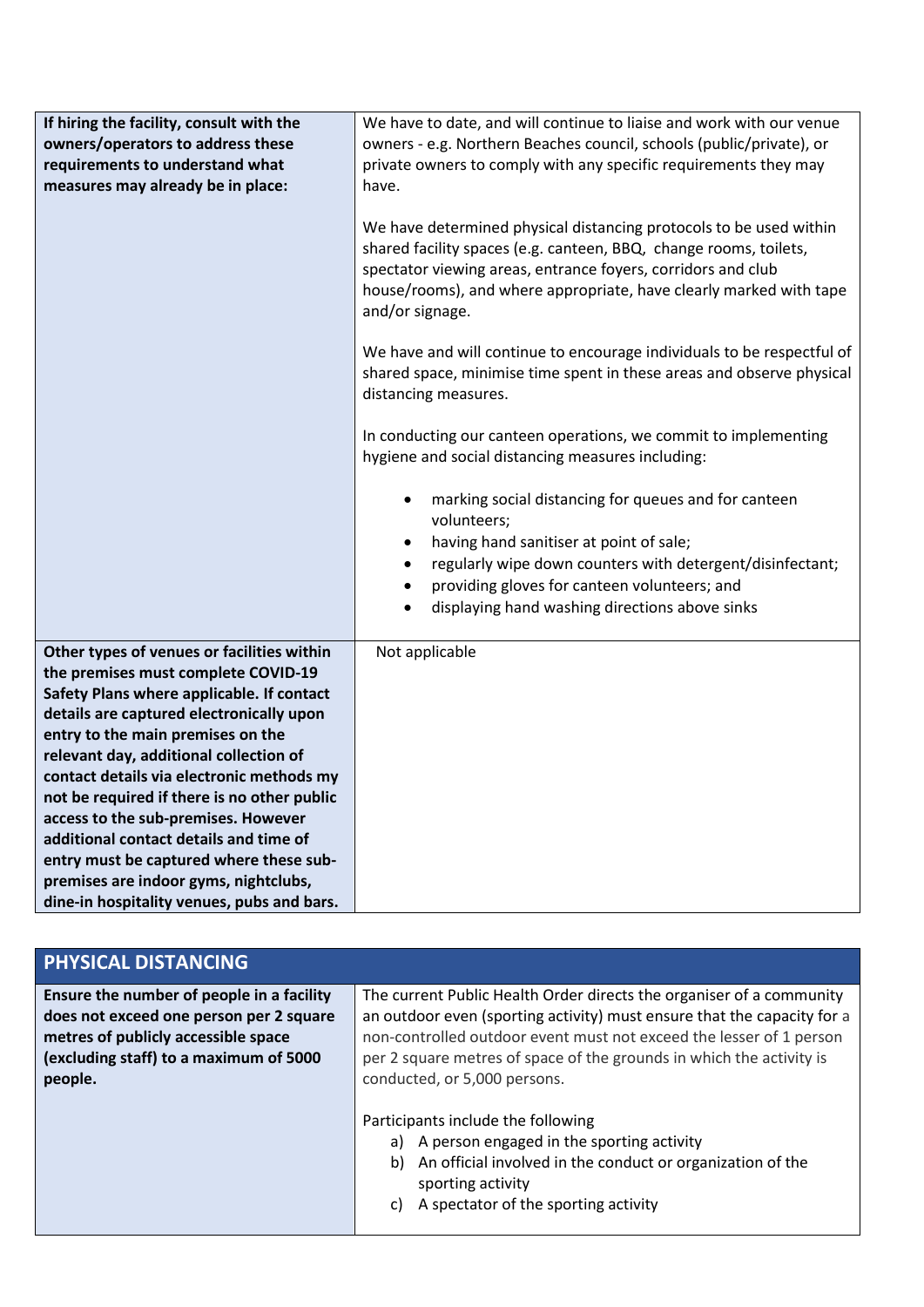|                                                                                                                                                                                                                                                                                                                                                                                                                                         | In order to ensure compliance with the order the following options<br>will be used as required:<br>Limiting the number of spectators allowed, to one<br>$\bullet$<br>parent/guardian per player<br>Longer gaps between games<br>$\bullet$<br>Ensure there is a safe drop off and pick up point for<br>participants, similar to "kiss and drop" at schools<br>Organised collection points for participants for coaches /<br>$\bullet$<br>managers of teams<br>Limiting the number of courts in use at any one time<br>$\bullet$<br>Competitions played across multiple days<br>Competitions being played at night under lights<br>Competitions being played across multiple venues<br>(if<br>$\bullet$<br>necessary)                                                                                       |
|-----------------------------------------------------------------------------------------------------------------------------------------------------------------------------------------------------------------------------------------------------------------------------------------------------------------------------------------------------------------------------------------------------------------------------------------|-----------------------------------------------------------------------------------------------------------------------------------------------------------------------------------------------------------------------------------------------------------------------------------------------------------------------------------------------------------------------------------------------------------------------------------------------------------------------------------------------------------------------------------------------------------------------------------------------------------------------------------------------------------------------------------------------------------------------------------------------------------------------------------------------------------|
|                                                                                                                                                                                                                                                                                                                                                                                                                                         | Consideration of available playing options to staying within the 5000<br>participants limit                                                                                                                                                                                                                                                                                                                                                                                                                                                                                                                                                                                                                                                                                                               |
| Up to 50 performers can sing indoors with<br>no cap on performers outdoors. All singers<br>should face forward and not towards each<br>other, have physical distancing of 1.5<br>metres between each other and any other<br>performers and be 5 metres from all other<br>people including the audience and<br>conductor. It is recommended that<br>audience members and congregants older<br>than 12 wear marks if singing or chanting. | No applicable.                                                                                                                                                                                                                                                                                                                                                                                                                                                                                                                                                                                                                                                                                                                                                                                            |
| Minimise co-mingling of participants from<br>different games and timeslots where<br>possible. For mass participation events,<br>stagger the starting times for different<br>groups to minimise crowding where<br>possible.                                                                                                                                                                                                              | The MWNA Competition Secretary and the Competition committee<br>have scheduled matches and have arranged training days and times to<br>minimise contact, cross-over and avoid unnecessary gatherings of<br>players, family members and staff.<br>Wherever possible, we will schedule time between matches/training<br>sessions, to enable all attendees to arrive and exit the venue safely,<br>with minimal contact with others.<br>We will communicate with players and team staff to encourage<br>personal equipment and bags are arranged to maintain adequate<br>physical distancing of participants and separation between teams.<br>Wherever necessary, we have identified separate entry and exit<br>points to the venue via signage and communicated this to participants<br>and parents/carers. |
| Support 1.5m physical distancing where<br>possible, particularly at points of missing<br>or queuing such as food and drink<br>stations, toilets and entrance and exit<br>points. There should be 1.5m physical<br>distance between seated groups where<br>practicable, including grass areas.                                                                                                                                           | We have determined physical distancing protocols to be used within<br>shared facility spaces (e.g. canteen, BBQ, change rooms, toilets,<br>spectator viewing areas, entrance foyers, corridors and club<br>house/rooms), and where appropriate, have clearly marked with tape<br>and/or signage.<br>We have and will continue to encourage individuals to be respectful of<br>shared space, minimise time spent in these areas and observe physical<br>distancing measures.                                                                                                                                                                                                                                                                                                                               |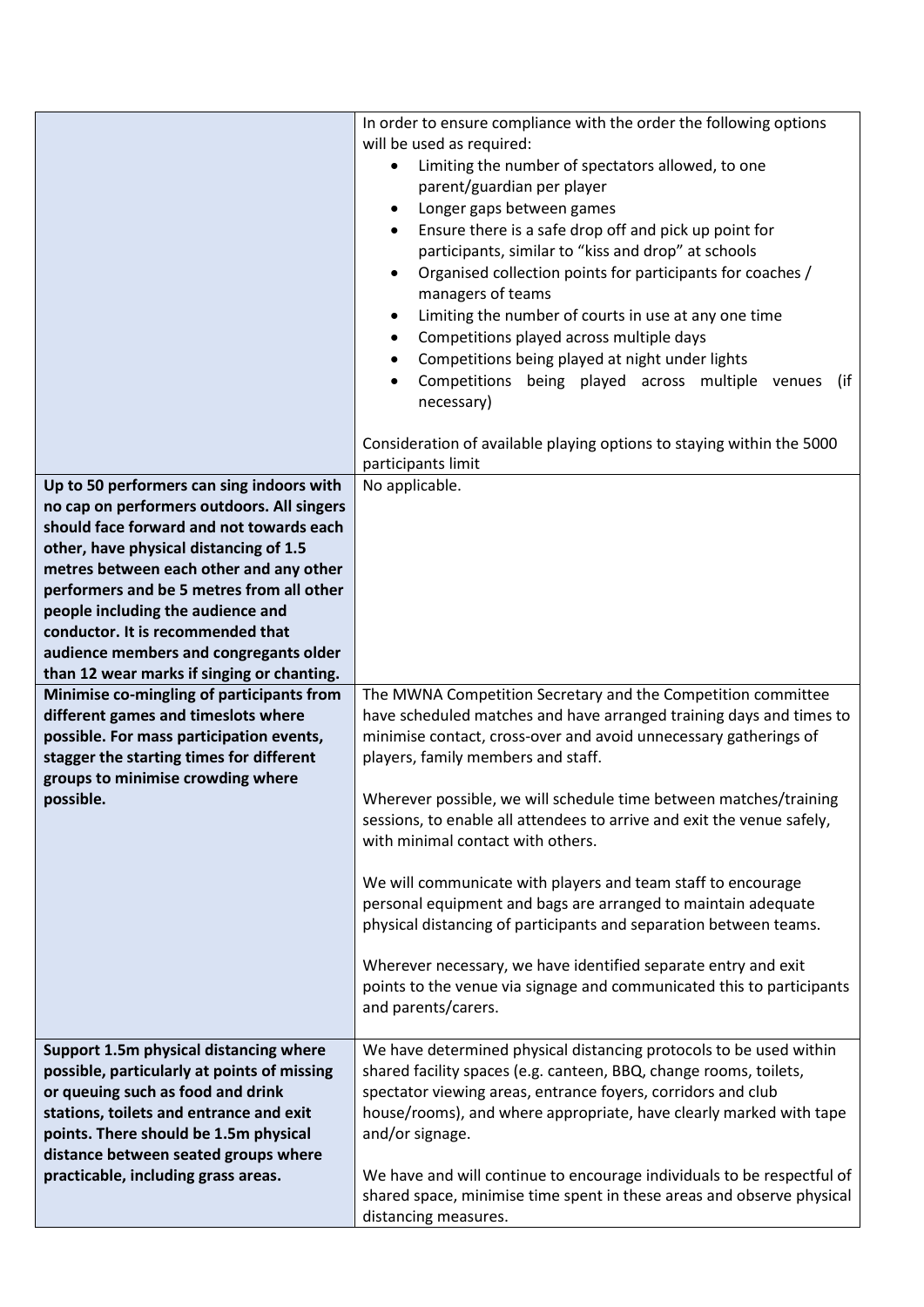|                                                                                                                                                                                     | We have also taken the necessary precautions to minimise the risk of<br>transmission including the dispersion of spectators around the<br>perimeter of the court and across a range of viewing areas and<br>designating the use of specific seats/areas that meet physical<br>distancing requirements and erecting signage to advise.<br>We will encourage players and spectators to leave the facility as soon<br>as possible following the conclusion of their training/matches.                                                                                                                                                       |
|-------------------------------------------------------------------------------------------------------------------------------------------------------------------------------------|------------------------------------------------------------------------------------------------------------------------------------------------------------------------------------------------------------------------------------------------------------------------------------------------------------------------------------------------------------------------------------------------------------------------------------------------------------------------------------------------------------------------------------------------------------------------------------------------------------------------------------------|
| Have strategies in place to manage<br>gatherings that may occur immediately<br>outside the premises, such as with drop<br>off and pick up zones or staggered<br>start/finish times. | We will stagger arrival and/or departure times when possible for<br>different groups and teams, and within the constraints of the venue<br>design, manage entry and exit points to allow a seamless flow of<br>players/coaching staff and parents/spectators through the venue to<br>limit the risk of overlap and congestion.                                                                                                                                                                                                                                                                                                           |
| Where possible, encourage participants to<br>avoid carpools with people from different<br>household groups.                                                                         | Where possible we will educate and encourage participants to avoid<br>carpools with people from different household groups.                                                                                                                                                                                                                                                                                                                                                                                                                                                                                                              |
| Reduce crowding whenever possible and<br>promote physical distancing with markers<br>on the floor where people stand or are<br>asked to queue.                                      | We will promote and communicate the importance of social<br>distancing of 1.5 metres between spectators (e.g. parents/carers).<br>This will be done through PA announcements, social media, direct<br>communication and signage.<br>We will indicate the number of people that can occupy indoor spaces<br>at the grounds in accordance with the $2m^2$ guideline including toilets,<br>change rooms, canteen, club rooms etc.                                                                                                                                                                                                           |
| <b>Ensure communal facilities such as</b><br>showers, change rooms and lockers have<br>strategies in place to reduce crowding and<br>promote physical distancing.                   | We will limit the use of wet or inside areas to essential players and<br>team officials and clean these spaces regularly.<br>We will indicate the number of people that can occupy indoor spaces<br>in accordance with the $2m^2$ guideline including toilets, change rooms,<br>canteen etc.<br>Toilets will be open for public use and will display clear signage to<br>indicate the recommended number of people entering (dependent on<br>the space of the amenities).<br>We also commit to collaborating with our MWNA Secretary to request<br>Northern Beaches council increase the regularity that they clean<br>public amenities. |
| Where practical, stagger the use of<br>communal facilities. Strongly encourage<br>participants to shower/change at home<br>where possible.                                          | We will limit the use of wet or inside areas to essential players and<br>team officials and clean regularly.<br>We will encourage all participants to shower/change at home where<br>possible                                                                                                                                                                                                                                                                                                                                                                                                                                            |
| Use telephone or video platforms for<br>essential staff meeting where practical.                                                                                                    | Where necessary, we will conduct club and team meetings via virtual<br>meeting platforms such as Zoom and so on, in place of face-to-face<br>meetings. If we need to meet face to face, we may choose to hire<br>Beacon Hill Community Centre/ or use Curl Curl Community Centre.                                                                                                                                                                                                                                                                                                                                                        |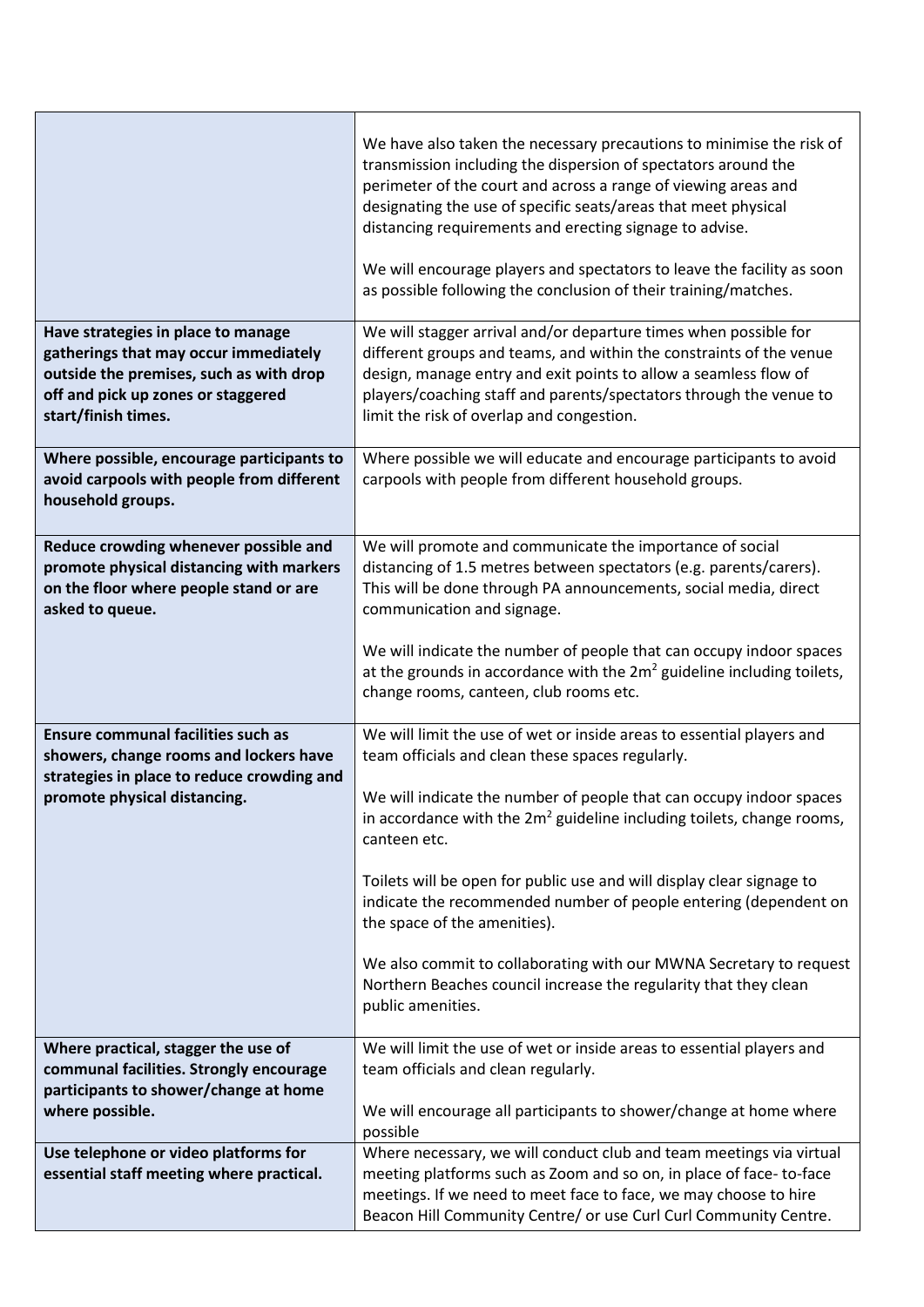|                                            | We will keep the time to a minimum, implement social distancing        |
|--------------------------------------------|------------------------------------------------------------------------|
|                                            | requirements by ensuring maximum room allowances are not               |
|                                            | exceeded and ask participants sit more than 1.5m apart and if a public |
|                                            | health requirement wear a mask. Please refer to MWNA Face Mask         |
|                                            | procedures.                                                            |
| Review regular business deliveries and     | We will contact all suppliers and seek their support for contactless   |
| request contactless delivery and invoicing | deliveries to the club and electronic invoicing where practical.       |
| where practical.                           |                                                                        |
|                                            |                                                                        |

| <b>HYGIENE AND CLEANING</b>                                                                                                                                                            |                                                                                                                                                                                                                                                                                                                                                                                                                                                                                                                       |
|----------------------------------------------------------------------------------------------------------------------------------------------------------------------------------------|-----------------------------------------------------------------------------------------------------------------------------------------------------------------------------------------------------------------------------------------------------------------------------------------------------------------------------------------------------------------------------------------------------------------------------------------------------------------------------------------------------------------------|
| Adopt good hand hygiene practices:                                                                                                                                                     | We will wipe down key spaces, surfaces and objects (such as<br>benchtops, door handles, keys etc. regularly).<br>Further we will:<br>Promote and provide hand washing guidance to all<br>participants and volunteers<br>(http://www.who.int/gpsc/clean_hands_protection/en / );<br>Promote regular and thorough hand washing by volunteers<br>and participants;<br>Provide sanitising hand rub within the venue and refill<br>regularly;<br>Replace/refill soap in toilets regularly;<br>Place bins around the venue. |
| Ensure hand sanitiser is accessible at the<br>venue entry and throughout the facility or<br>ground:                                                                                    | We will provide hand sanitiser within the venue and ensure it is<br>regularly refilled.<br>We will encourage players, officials, volunteers, and/or their<br>parents/carers to carry personal hand sanitiser to enable good<br>personal hygiene.                                                                                                                                                                                                                                                                      |
| Ensure bathrooms are well stocked with<br>hand soap and paper towels or hand<br>dryers. Consider providing visual aids<br>above hand wash basins to support<br>effective hand washing: | We will:<br>Refill soap in toilets regularly.<br>Refill paper towel dispensers in toilets when required.<br>Place bins around the venue.<br>$\bullet$<br>We will promote and provide hand washing guidance to all<br>participants and volunteers:<br>(http://www.who.int/gpsc/clean_hands_protection/en/) and display<br>hand washing guidance in all toilets, change rooms, BBQ and canteen<br>within our facility.                                                                                                  |
| Encourage participants to bring their own<br>water bottle, snacks/orange slices and<br>sweat towels. Avoid shared food and<br>drinks:                                                  | We will stipulate that all participants are to provide their own clearly<br>labelled drink bottle for their use only.<br>We will communicate to all participants the importance of not sharing<br>any food or drinks.<br>We will not provide any communal drink or food for players such as<br>drink drums, packets of lollies, fruit etc.                                                                                                                                                                            |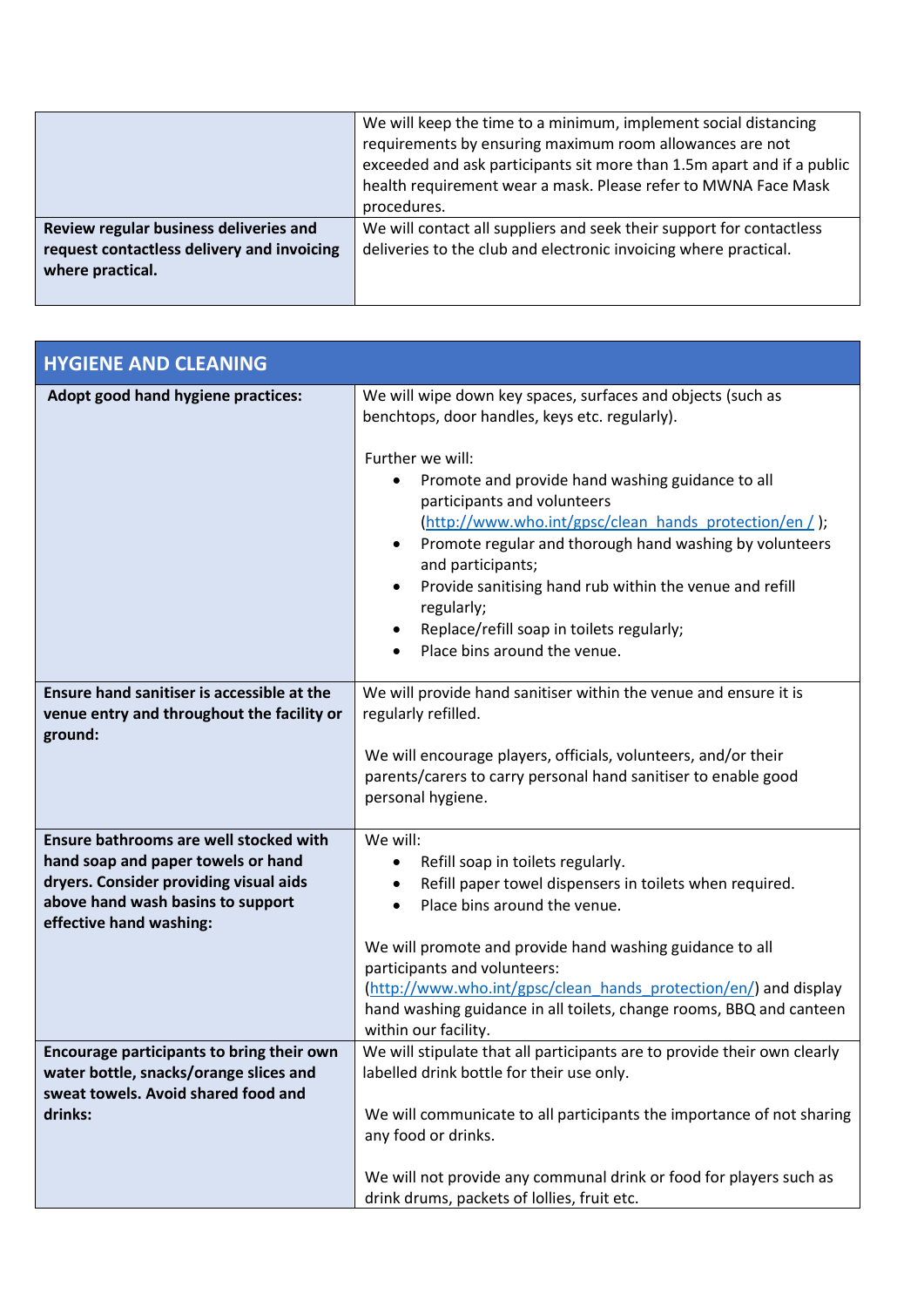| Ensure processes are in place to launder<br>shared uniform items after use, such as<br>bibs or jerseys:                                                                                                                                                                       | We will encourage players to be responsible for the cleaning of their<br>own playing and training uniform and will avoid the sharing of articles<br>of clothing such as volunteer high visibility vests (jacketed club<br>marshals and team covid marshals will take their own vest home to<br>wash).<br>Where it is not possible for individuals to wash individual items, we<br>encourage safe processes are in place to launder shared uniform<br>items such as non-contact collection of these items (i.e. players to<br>place gear directly into a plastic bag) and the wearing of gloves when<br>laundering.<br>Ideally there should be a minimum of 1 set of bibs per team and                                                                                                                                                |
|-------------------------------------------------------------------------------------------------------------------------------------------------------------------------------------------------------------------------------------------------------------------------------|--------------------------------------------------------------------------------------------------------------------------------------------------------------------------------------------------------------------------------------------------------------------------------------------------------------------------------------------------------------------------------------------------------------------------------------------------------------------------------------------------------------------------------------------------------------------------------------------------------------------------------------------------------------------------------------------------------------------------------------------------------------------------------------------------------------------------------------|
|                                                                                                                                                                                                                                                                               | should be washed at the completed of each use. We understand that<br>players may change position during a game, but that same set should<br>not be used again without disinfecting.                                                                                                                                                                                                                                                                                                                                                                                                                                                                                                                                                                                                                                                  |
| Clean frequently used indoor hard surface<br>areas, including children's play areas, at<br>least daily; first with detergent and water,<br>and then disinfectant. Clean frequently<br>touched areas and surfaces, including in<br>communal facilities, several times per day: | We will clean frequently used spaces, surfaces and objects regularly.                                                                                                                                                                                                                                                                                                                                                                                                                                                                                                                                                                                                                                                                                                                                                                |
| Clean indoor hard surface areas used for<br>high intensity sports with detergent and<br>disinfectant after each use:                                                                                                                                                          | Not applicable                                                                                                                                                                                                                                                                                                                                                                                                                                                                                                                                                                                                                                                                                                                                                                                                                       |
| Reduce sharing of equipment where<br>practical and ensure these are cleaned<br>with detergent and disinfectant between<br>use:                                                                                                                                                | Within the constraints of the game, we will implement arrangements<br>to minimise the shared use of equipment where possible.<br>Players and coaching staff will be encouraged to not share personal<br>equipment including playing equipment, uniforms, bibs, drink bottles<br>and towels.<br>We will discourage the sharing of common stationery (pens, clip<br>boards etc.) and other personal IT equipment (laptops, iPads,<br>headphones, etc).<br>Our MWNA Representative Convenor and MWNA Umpires' Convenor<br>will remind Technical officials such as scorers and club covid marshalls<br>to not share personal equipment such as whistles and pens.<br>Shared equipment (particularly netball and bibs) will be rotated or<br>washed and wiped with antibacterial wipes or alcohol-based sanitiser<br>prior to each match. |
| <b>Ensure there is accessible</b><br>detergent/disinfectant and gloves for<br>visitors to use, should they wish:                                                                                                                                                              | We will make soap or disinfectant/sanitiser available in common areas<br>for visitors to access.                                                                                                                                                                                                                                                                                                                                                                                                                                                                                                                                                                                                                                                                                                                                     |
| Disinfectant solutions need to be<br>maintained at an appropriate strength<br>and used in accordance with the<br>manufacturers' instructions:                                                                                                                                 | We will store sanitisers, disinfectant solutions and detergents<br>appropriately and use in accordance with the manufacturer's<br>instructions.                                                                                                                                                                                                                                                                                                                                                                                                                                                                                                                                                                                                                                                                                      |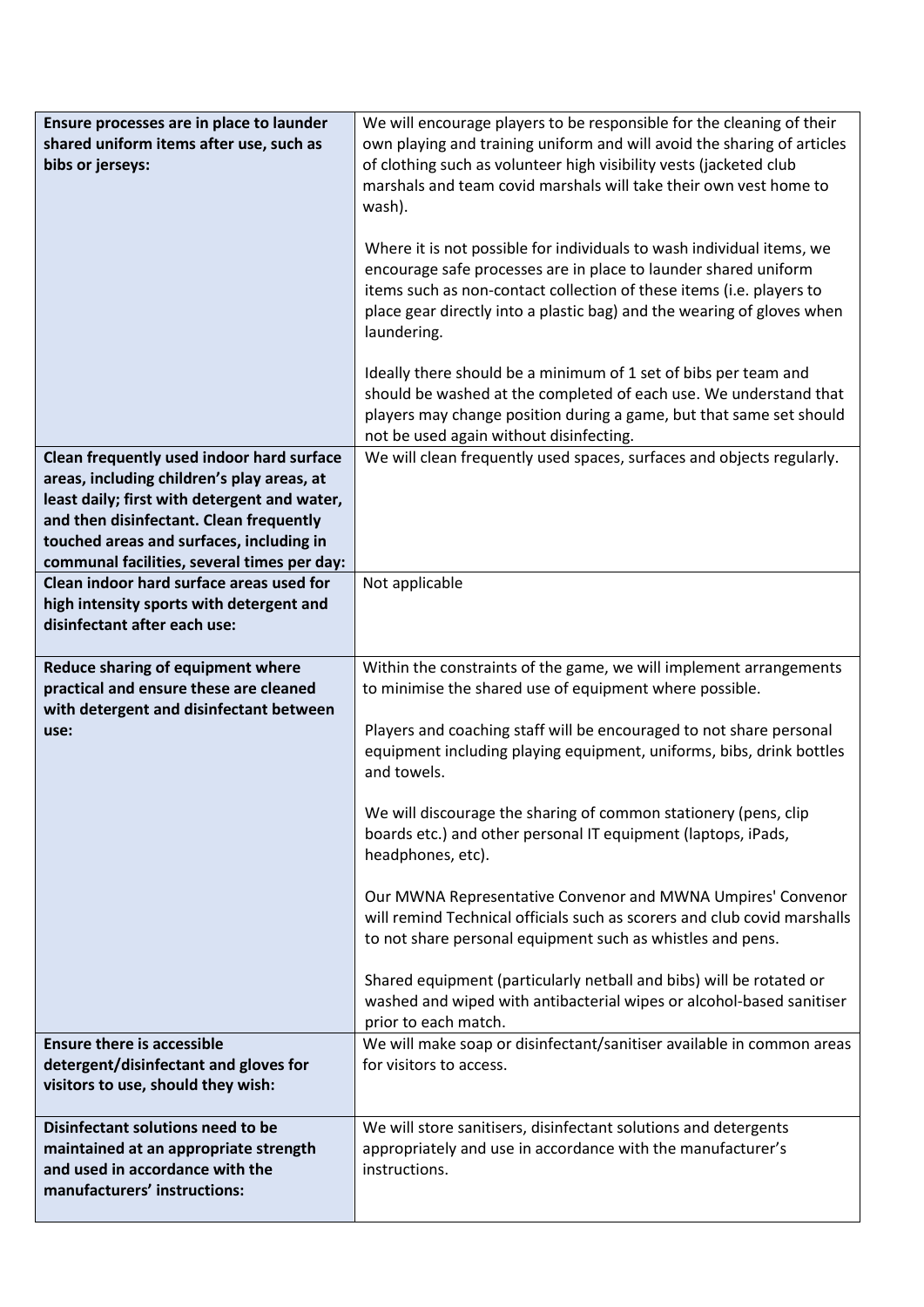| Staff should wash hands thoroughly with<br>soap and water before or after:                                                                                                                                                                                                                                     | We will encourage volunteers and staff to wear gloves when cleaning<br>and wash their hands thoroughly before and after with soap and<br>water.                                                                                   |
|----------------------------------------------------------------------------------------------------------------------------------------------------------------------------------------------------------------------------------------------------------------------------------------------------------------|-----------------------------------------------------------------------------------------------------------------------------------------------------------------------------------------------------------------------------------|
| <b>Encourage contactless payment options:</b>                                                                                                                                                                                                                                                                  | We will encourage appropriate food/beverage and cash handling<br>arrangements are in place including the use of correct monetary<br>value to minimise contact and where possible, we encourage<br>contactless electronic payment. |
| In indoor areas, increase natural<br>ventilation by opening windows and doors<br>where possible and increase ventilation<br>where possible by optimising air<br>conditioning or other system settings<br>(such as by maximising the intake of<br>outside air and reducing or avoiding<br>recirculation of air) | Not applicable.                                                                                                                                                                                                                   |

| <b>RECORD KEEPING</b>                                                                                                                                                                                                        |                                                                                                                                                                                                                                                                                                                                                                                                                         |
|------------------------------------------------------------------------------------------------------------------------------------------------------------------------------------------------------------------------------|-------------------------------------------------------------------------------------------------------------------------------------------------------------------------------------------------------------------------------------------------------------------------------------------------------------------------------------------------------------------------------------------------------------------------|
| Keep a record of name and a mobile<br>number or email address for all staff,<br>volunteers, participants, spectators and<br>contractors attending community sports                                                           | All players, coaches, team officials, technical officials and volunteers<br>are required to register and provide contact details through Netball<br>Australia's National online registration system - My Netball.                                                                                                                                                                                                       |
| activities for a period of at least 28 days.<br>Electronic collection (e.g. using a QR code)<br>of contact details for each person is<br>strongly encouraged. Any paper records<br>must be entered into an electronic format | All fixtures are administered through an online Competition<br>Management System (CMS). If required the Competition Secretary<br>can identify which clubs, specific teams, players, team officials and<br>technical officials participated in any given fixture. The CMS is also<br>complemented by team sheets.                                                                                                        |
| such as a spreadsheet within 12 hours.<br>Records must be provided as soon as<br>possible, but within 4 hours, upon request<br>from an authorised officer.                                                                   | For the purposes of contact tracing, accompanying parents/spectators<br>will be asked to provide their details by filling out the register on the<br>contact tracing sheet or via the QR code in place.                                                                                                                                                                                                                 |
|                                                                                                                                                                                                                              | If a person is unable to provide contact details, for example due to age<br>or language barriers, another person may provide contact details on<br>their behalf. If there are unexpected circumstances which prevent the<br>use of electronic methods to collect contact details (such as an<br>internet outage), any paper records must be entered into<br>an electronic format such as a spreadsheet within 12 hours. |
|                                                                                                                                                                                                                              | We have encouraged all participants to download the COVIDSafe App.                                                                                                                                                                                                                                                                                                                                                      |
| Ensure records are used only for the<br>purpose of COVID-19 contact tracing and                                                                                                                                              | We will ensure that records are only used for the purpose of COVID 19<br>contact tracing. This information will be collected and stored                                                                                                                                                                                                                                                                                 |
| are collected and stored confidentially                                                                                                                                                                                      | confidentially and securely as outlined in the "customer record                                                                                                                                                                                                                                                                                                                                                         |
| and securely. When selecting and using an<br>electronic method of record collection,<br>take reasonably practical steps to protect<br>privacy and ensure the records are secure.                                             | keeping" page for 25 days.                                                                                                                                                                                                                                                                                                                                                                                              |
| Consider the "customer record keeping"<br>page of nsw.gov.au                                                                                                                                                                 |                                                                                                                                                                                                                                                                                                                                                                                                                         |